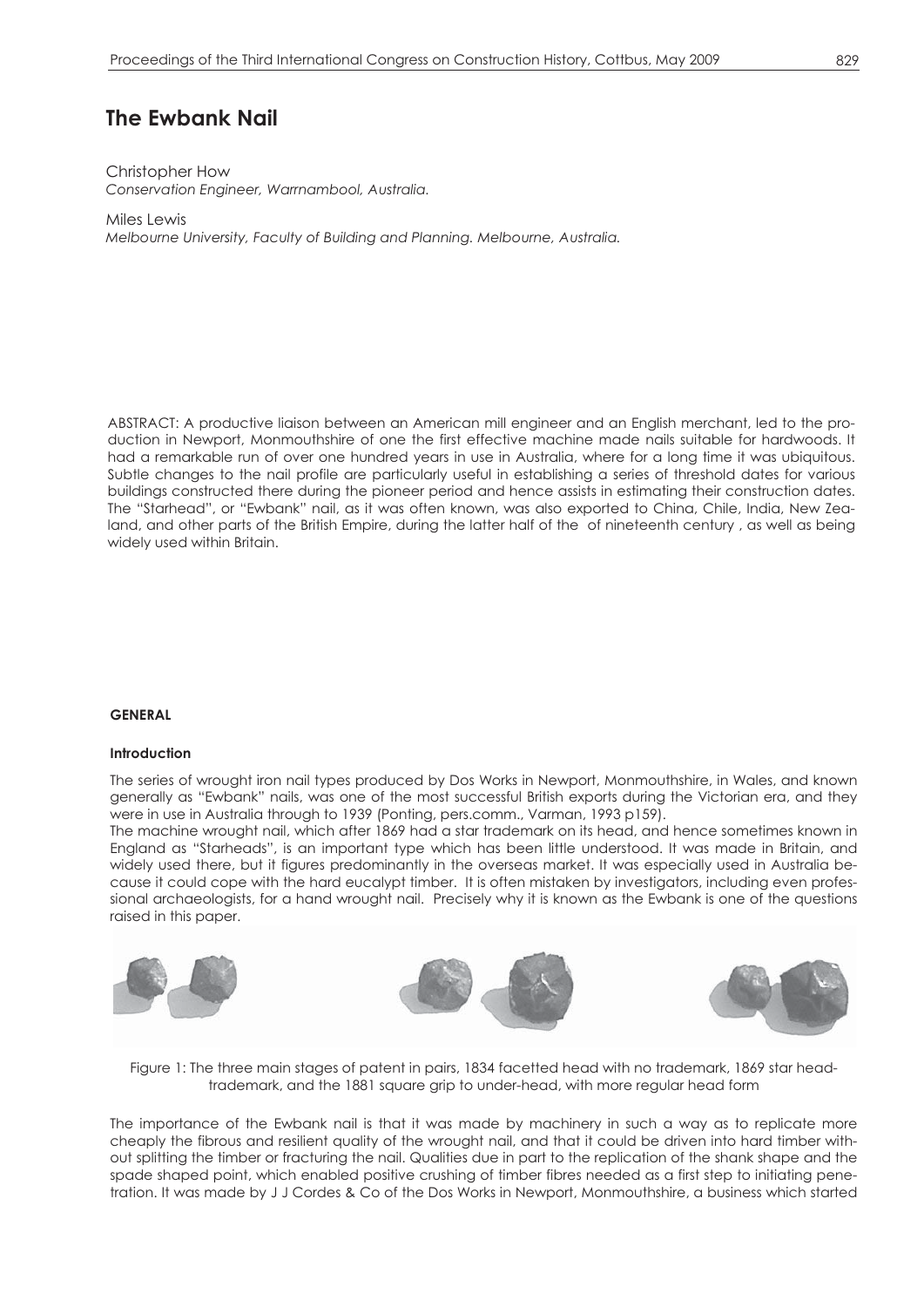as a partnership between James Jamieson Cordes, an American, and his brother-in-law Henry Ewbank (Johnson, unpub.).

# **Research in two hemispheres**

In Britain a partial history of the Dos Works had been written by Malcolm Johnson, and the Ewbank family history has been researched by Canon Robin Ewbank, Rector of Hartley Wintney in Hampshire, England. In Wales, Richard Jones of Caerphilly, a keen nail collector living a few miles from the original factory, had contact with former employees, had collected some of the nails and begun to research the patents. The Head Carpenter at the Weald & Downland Museum of Buildings in Singleton, Roger Champion, had searched out redundant stock of the Ewbank nails from local and London sources to meet the Museum's needs. After a fire at a London warehouse he was able to obtain the best of the water damaged stock for the Museum. Unused nails, which have not had the details of the head damaged as a result of being struck by inconsiderate carpenters, are particularly important in the study of nail typology, and examination of those in the Museum's bins greatly assisted in sorting out the several varieties.

The present paper arises from the coming together of two Australian parties. Miles Lewis had been collecting samples of the nails sporadically and had done some documentary research on their availability and sale in Australia. He has located Ewbank nails as far back as 1837. Chris How was studying at the Weald & Downland Museum early in 2005, and having brought some samples of Ewbank nails found in Australia, was able to compare these with those in the Museum's bins. His Australian nails were earlier in date and lacked the star, as did a few samples at the Museum. Subsequently, in the process of researching timber framed buildings, How has been able to assemble a typology of nails from dated structures, to demonstrate the three main forms they took over time, and to correlate this with documentary information, so that they have become a useful tool for dating structures (How, 2006 pp48-50).



Figure 2: The three main patent types based on the "Ewbank principal"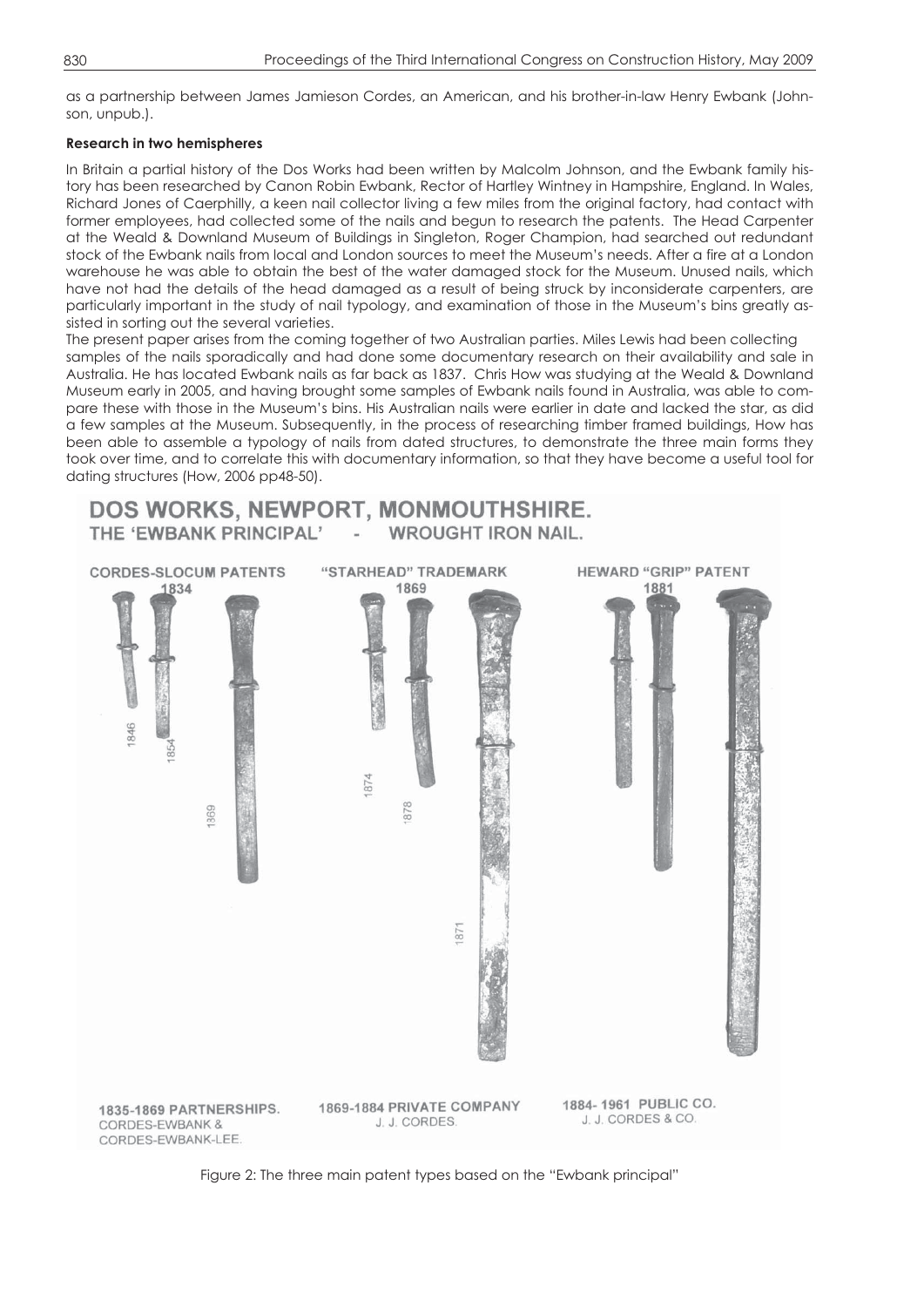## **The family connections**

The first record of an association of Henry Ewbank with James Cordes goes back to 1820 and they, together with their future father-in-law, Jonathon Lucas are mentioned by the English mechanical engineer, John Galloway, when engaged in preparing gearing for rice mills run by all three in Charleston (Chaloner, 1990 p.101). They were collectively described by him as being "very wealthy and owning around a thousand slaves". Galloway's company also made mining equipment and pumps for a Mexican mining venture Henry and James were involved in during the early 1820s.

The charging and hanging of one of Lucas's slaves in the Denmark Vesey slave revolt in South Carolina prompted Jonathon Lucas to pass on his plantation holdings to his eldest son and to transfer the base of his international business concerns to London (MLH, 2008). He was the son of an English millwright, originally from Cumberland, who had married into a wealthy Carolina family of Huguenot descent. (Johnson, unpub.). Henry Ewbank, an English merchant, whose family also originated in Cumberland, had completed an apprenticeship in Newcastle, England, in 1808 and it appears he afterwards traveled widely in North America. Henry Ewbank subsequently married Lucas' daughter, Lydia in 1827 (Ewbank, pers. Comm.).

Another daughter, Mary, married James Cordes, a Yale college educated engineer, also of Huguenot descent. James Cordes and Jonathon Lucas with his family, arrived in London in 1823, and in the same year Lucas was listed in the London Commercial Directory under Lucas & Ewbank, rice millers, at Idol Lane near to Tower Close. The partnership of Lucas & Ewbank also had extensive riverside milling and warehouse facilities at Rotherhithe, on the south bank of the Thames. An article in the *Times* of 26 September 1836 describes how the mill complex was burnt down, a few years after Lucas had died, leaving only the fire damaged granary warehouse.

# **THE NAIL FACTORY**

## **Dos Works and the hidden bequest**

In 1832 Jonathon Lucas died, and James Cordes formed a partnership with his brother-in-law, Henry Ewbank, to develop a wrought iron nail-making machine, for which they had acquired the patent rights. This machine would replicate the stages by which nails were then made by hand using nail rods, simulating the drawing out of the point by use of converging rollers. In this it was so successful that the nails are frequently mistaken for the hand made article, even by professionals such as archaeologists. A British patent, no 6686, was taken out by James Cordes in 1834, and the partnership set up a factory for its manufacture the following year in Newport, Wales. Henry Ewbank's specific connection with the nail is something of a mystery. He was eleven years older than his brother-in-law, and they already had significant joint foreign experience behind them (Chaloner, 1996). Ewbank had obtained a patent for dressing rice in 1819 and another, jointly with Lucas, in 1827. He and James Cordes were in the rice and export business together and were registered as Ewbank and Cordes of Idol Lane. Ewbank, was forty seven years of age, his brother-in-law eleven years younger, and the patent was entered in his Cordes's name. The first use of the term "Ewbank nails" appearing in England was in 1853 but earlier in several Australian newspapers: the *Perth Gazette* in July 1841, *The Courier* in Hobart February 1844, the *Maitland Mercury* of August 1844 and so on through to the 1850s.

James Cordes made three patent applications in 1834, each one a "communication from a foreigner residing abroad", so it seems that he acquired a package of patent rights, much as Nettlefolds were later to do on a grander scale for screw-making machinery. Two of these applications were for improvements in machinery for making rivets, screw blanks and bolts, and are not directly relevant here except for the fact that the first lapsed for the want of the specification being enrolled, and the second, which seems to be its revival, reveals that between the lodgement of 8 October 1834 and the enrolment of 8 April 1835, news of the foreigner's death has reached England. If the same foreigner was the source of the nail patent, as seems probable, this may be a clue to his identity.

## **The ladder of patents**

The patent which Cordes obtained in 1834, on the basis of the foreign communication, may be the origin of the Ewbank nail, as it was not for a new machine but for an improvement, and this improvement consisted in the use in combination of four elements, each of which seems to have been separately known already compressing rollers, stretching holders, holding bars and guiding slides. New or not, the process, and especially the stretching rollers, doubtless improved the resilience of the nail. The Ewbank nail is recognised by the raised ridges to top and bottom edges of the parallel sided, tapering shank, and the patent specification seems to indicate that these distinctive ridges were caused by eccentric rollers on the machine squeezing and elongating the heated nail rod into a new cross-sectional form.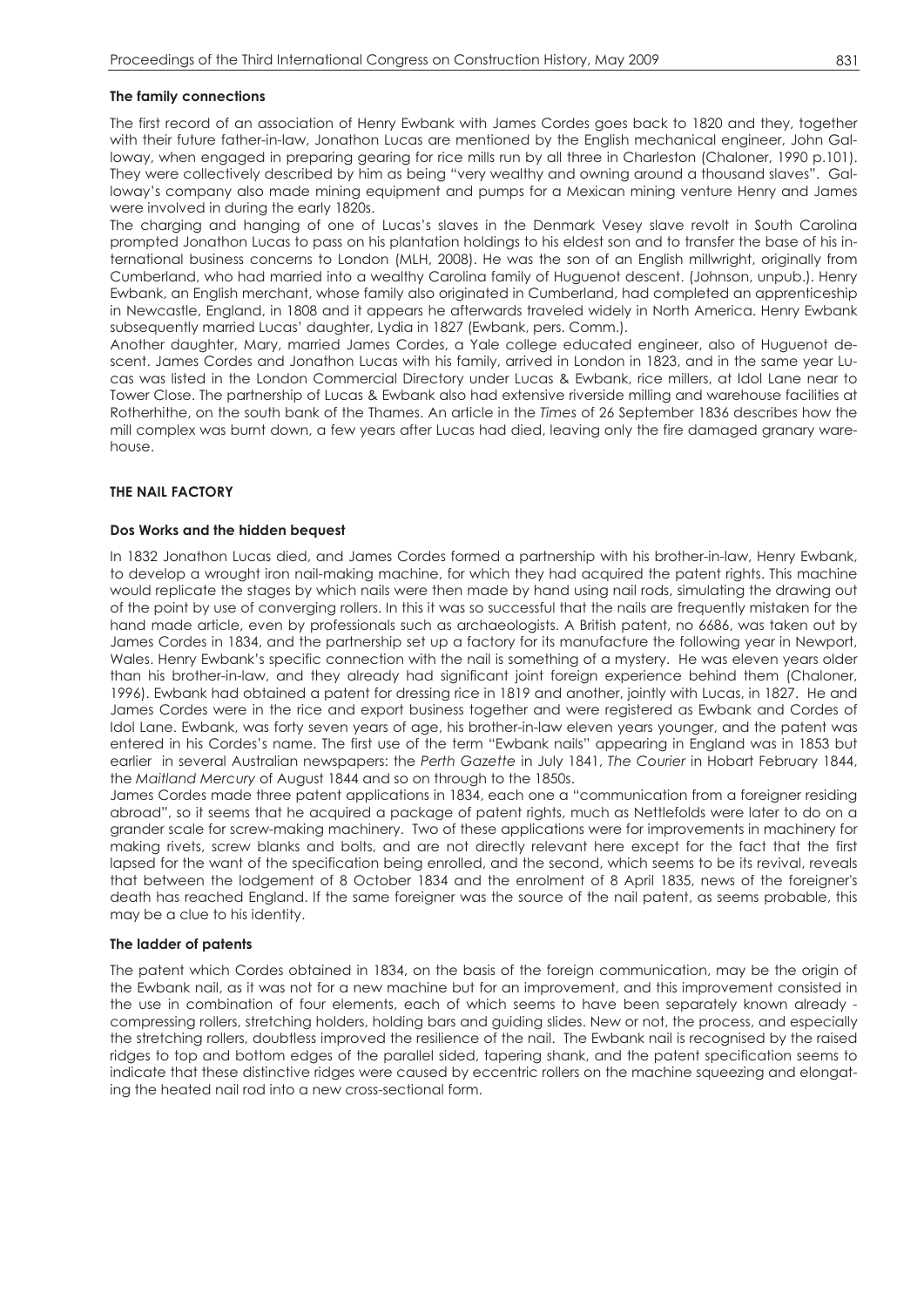

Figure 3: Side view of the machine patented in 1834; (British Patent Office)

The operation of the machine was achieved by shaping, heading and cutting in one revolution of the large fly wheel. This drove a con rod on each side of the machine via a crank, thereby activating the cog wheels. The nail rod feed was on the centre line, and adjusting screws were provided on top of the turret arrangement

A further patent, no 1835, shows that that a mechanic was engaged for a consideration of £500 to insert gearing into the original design, such that the converging rollers traveled proportionally together, thereby avoiding problems of curvature of the nail shank, and a connected patent was granted to a Samuel Slocum of Rotherhithe in August 1835, "in connection with J. Cordes patent of 8 October 1834". A subsequent patent to a Samuel Slocum shows an address at St Pancras, but it is almost certain that the Slocum referred to is the Samuel Slocum of Ploughkeepsie in New York State, and that he was then in England working on the development of machinery to make pins, for which he obtained British Patent 6578 in March 1834. He subsequently appears in US patents, and is sometimes incorrectly credited with the invention in 1841of the stapling machine on account of his developing a machine to stick pins into paper (Today in Science History.).

What is certain is that without the gearing insertion into the nail machine, it would not have worked satisfactorily, and so the "Ewbank" machine was from its outset, the product of several inventive minds. Years later, the Manager of Dos Work, Frank Raikes, was to comment on the "Ewbank principle" (Johnson,unpub.). This could only be the concept of using eccentrically mounted rollers to both shape and stretch out the iron fibres into the remarkably tough nail shank.

A weekly advertisement in the *Times* first appeared in March 1853 advising that Higgs and George of 82 Cannon Street were appointed agents for, "Patent Wrought Nails. Manufactured by JJ Cordes and Co, frequently known as Ewbank's nails---." This advertisement continued until December 1866, some seven years after Henry Ewbank's death. Canon Ewbank has unsuccessfully researched the possibility of a further family connection between the principals and the agents, since this would be typical of Victorian business practice. His research is on going.

## **The private company**

Henry Ewbank resigned his position in 1853 to continue in the export and rice business from the same London address. He did not entirely sever his association with Cordes and Co, since one of his main items of export was to become nails exported in specially prepared canisters. In 1869 the partnership of J.J. Cordes became the private company, J.J.Cordes & Co. In the same year the company advertised the adoption of a star or cross trademark for the patent wrought iron nails known as "Ewbank" nails. This symbol indeed appears on the head of the nails, although it is often difficult to discern due to the effect of hammer blows, fig. 1.

James Cordes bought out Henry Ewbank's share of the partnership in 1869, and thereafter, the new JJ Cordes trademark, a four pointed star, was struck on the top of each nail head, giving rise to the common name of "Star-heads". Henry Ewbank continued as a merchant and nail exporter. Whereas bulk orders of nails were normally supplied in stout sacks, he exported the nails in sealed iron bin, in order that they would arrive in first class condition (*Australasian Ironmonger*, 1887). This may be one of several reasons why Ewbank's name persists for so long in Australia, even until today, and at least one relative went to Australia as part of the trading business. The nails were a big success in Australia and found to be the only ones capable of penetrating the tough eucalypt timber, especially in their larger sizes. The American Trader, G.F.Train wrote from Melbourne in 1855;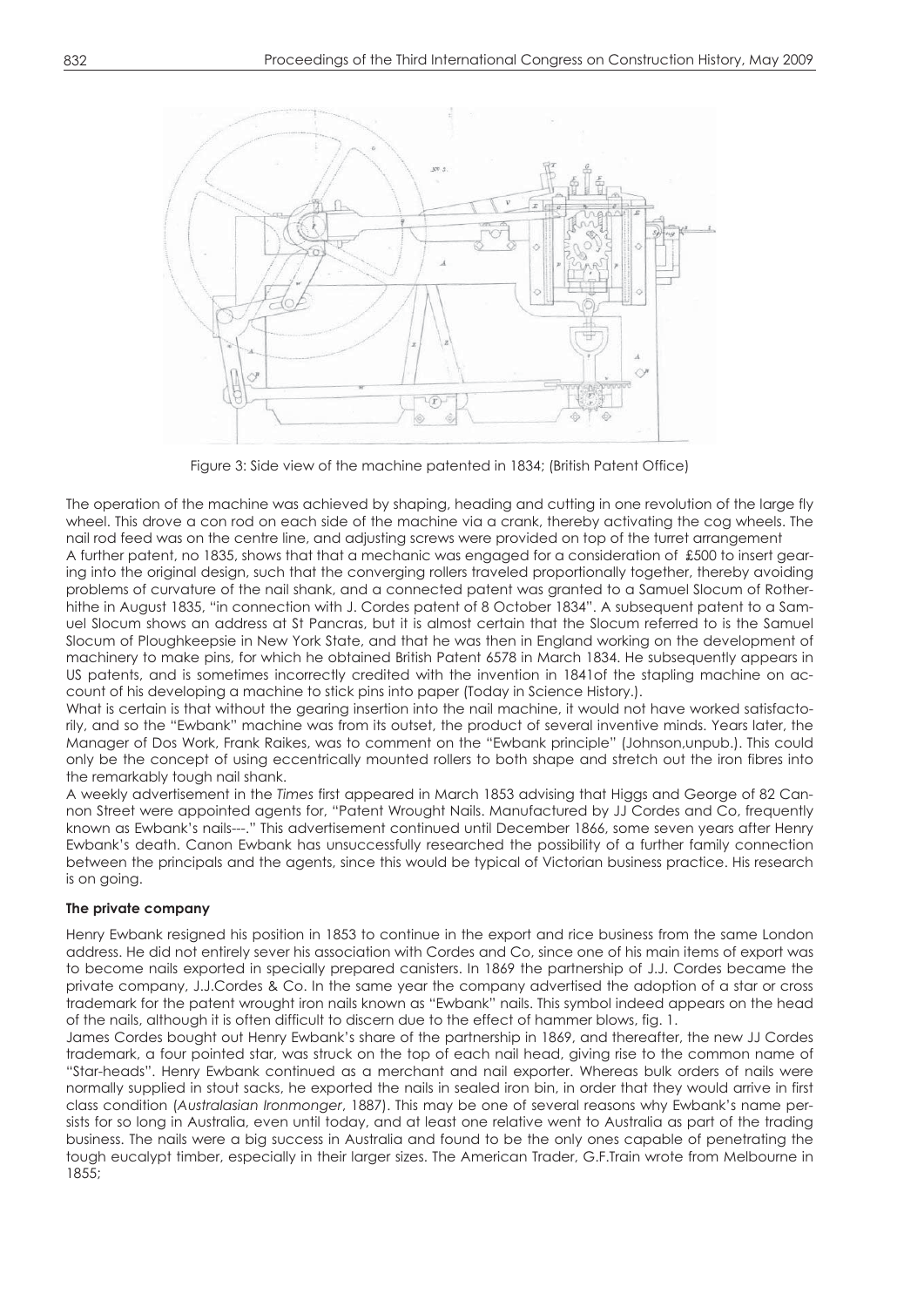"Our American cut nails are not suited to the wood of this country, or it is of so close a grain that it breaks in being driven. Britain supplies a much better article. Ewbank's pressed nail is much used and well liked" (Train 1970.).

There is some irony in this, since Samuel Slocum, the mechanic who inserted the gearing into the machine, was an American and should have the credit for ensuring the machine worked properly. James Cordes had only recently surrendered his American citizenship. (Johnson, unpub.). He did not become a British subject until 1853 when his naturalisation document was signed by Viscount Palmerston, Queen Victoria's Secretary of State.

# **Competition, changes and public company**

By 1870 the American cut nail was being widely sold and affecting Cordes's traditional markets (Johnson, 2008). It looked nicer than the British product and the lighter range was elegant in appearance and easy to use in softwood fittings. A New Zealand auction announcement of flood damaged goods in the *Daily Southern Cross* of 3 April 1866 shows four varieties of construction nails including 129 kegs of Ewbank nails and 17 kegs of American cut nails. The largest American cut nail was 3 inch (75mm), and the smallest Ewbank nail was 1½ inch (38mm). There were also 49 kegs of cut floor brads and 13 kegs of wire nails. A similar span of time versus size of product has been observed in Victoria and starting around 1865 it is mostly American cut nails which are found in softwood second fixings; door frames, skirting, quad, and shelving. Ewbanks in the smaller size range are hard to find after this date in softwoods. Significantly, Ewbank nails continued to be used in the smaller size range when used for fixing hardwood shingles.

Perhaps as a result of American pressure, an employee of JJ Cordes and Co, James Heward, lodged a series of patent applications aimed at improving production. In 1881 he developed a new four sided grip to hold the shank prior to the header moving forward to form the head with its patterned trademark. The top die of the grip was retained in place as the top and side dies moved away to let the finished nail fall out. With practice this four sided grip pattern to the underside of head can be easily recognised together with the slight narrowing due to the compression applied under the formed head, thereby establishing another threshold date based on this nail type. This improvement increased production, but the number of earlier pattern nails found in field studies of post 1881 structures suggests that the older machines were kept in production alongside the improved model. The four sided grip nail has shown up occasionally in Victoria, but How found large numbers of this variation in the Lord cottage, dating from the mid 1880s, in Second Valley, near Cape Jervis in South Australia.

Heward also developed a cut nail facsimile of the Ewbank nail based on a pre-profiled sheet, cut into shank sized billets, which whilst hot were subjected to face compression prior to heading. The effect of the face compression caused the sheared sides to become cuspate with no evident shear marks. The head was struck in an accurate form of the earlier head, also with star trademark, but with an entirely regular appearance. It appears that the method used is that shown in the Heward patent of October 1870, no 2711. Although these nails appear superior to the earlier wrought version, they allegedly did not prove so strong in practice. These were introduced to suit those persons requiring a cheaper nail, and were called the T-patent (*The Australasian Ironmonger* , 1887).

In 1889 the Private Company structure became a Public one which may have been a reflection of changes necessary to compete efficiently, and the range of products then extended well beyond just nails, spikes and rivets. In America, the same process was occurring to their cut nail producers as their cut nails came under continuing pressure from the newly introduced steel wire nail which was much cheaper to produce (Lovejoy, 1983).

## **The foreigner resident abroad**

As the patent specification referred to the invention as a communication from a foreigner resident abroad, neither Cordes nor Ewbank was the inventor of the improvements patented in 1834. Since the American efforts from the 1790s on had been directed to perfecting cut nails, with an absence of references to any form of wrought nail machine, or indeed any such material evidence of this type of nail, then the overwhelming probability is that he was European rather than North American. The two brothers-in-law had ample opportunity to meet all types of mechanically minded persons as a result of their Mexican experience, and as a result of their international trade prior to 1834. The generic form of the nail follows more the pattern which was engrained in Britain rather than the Continental patterns so far found. The principle of using rollers to create a part straight, and part tapered shank, after the pattern of English nails, may have come out of their own deliberations. The side guides and adjustable slides were not new developments and may have come from any source since Lucas had business interests both in Germany and Belgium (MLH, 2008). He could not have been Slocum as some American sources seem to suggest, as Slocum was resident at the time in London, neither was he deceased, as was the certain foreigner by October 1835.

The American commitment to the cut nail as a mechanical system was just about absolute and none of the American nail experts mention machine wrought nails and there are no illustrations of any American machine wrought type. Prior to 1820 a lack of infrastructure had limited their industrial development and had stopped access to the inland ore and coalfields. A cheap simple cut nail was quite adequate for softwoods and moreover, the demand for simple nails was such that the various machine inventors could sell these simple ma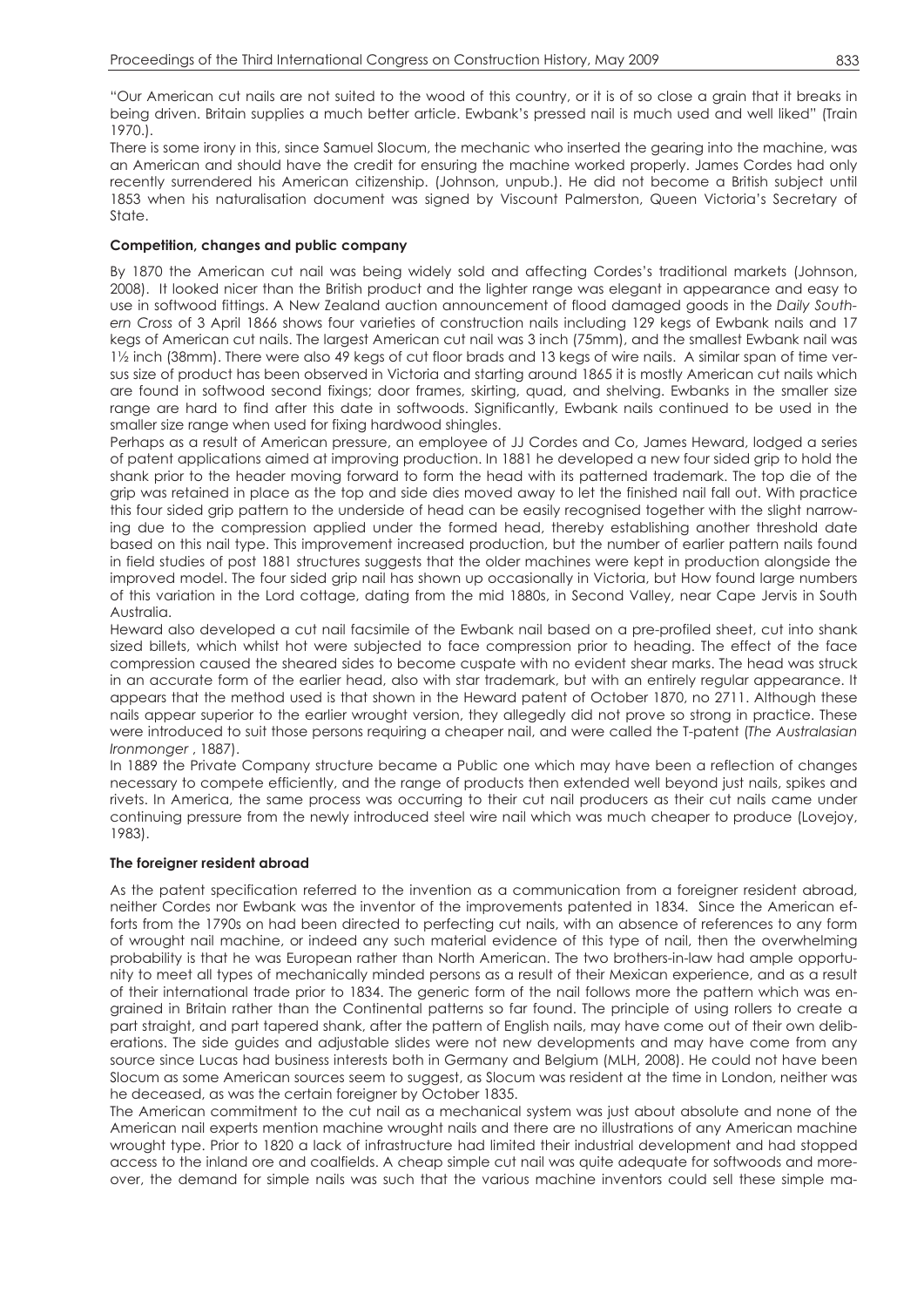chines in the northern states to farmers, small factories and prisons; in the southern states they were sold to plantation owners, including Thomas Jefferson, using slave labour (Loveday, 1983 p25; Ryzewski, 2008).

A feature of the Ewbank nail is the way the grip is applied to face and rear of the nail shank. This was the reverse of the early American cut nails which until 1830 or so were relatively crude, and Americans themselves commented on the non-functional heading device (Edwards, 1993). By the time the patent was obtained the Americans were already in the throes of changing away from the deleterious side grip system which impaired the head strength (Lovejoy 1983 p17). They changed their gripping system from side to face grip thereby avoiding crimping the layers caused by rolling and turned their technology away from facetted heads to a simpler flush head or "raised bump".

# **Competitors and experiments**

The almost complete absence of any serious rival to the Ewbank nail in south east Australia, suggests that competition was never very serious and only three alternative types of wrought nail have shown up. One of these is a T-head lining nail found in Port Fairy and Yankalilla, as well as the Weald & Downland Museum's bins and in south Wales. The other two are inferior copies of the Ewbank nail which used a rolling technique on a straighter shank and which had quite different heads.

Dos works apparently spent some time involved in lawsuits against "imitators" (Johnson, unpub.). One of the wrought nails found in Portland locations as well as Port Fairy, is based on a tack shape and hence is unlikely to qualify as an imitator, but the other type has passing similarity with the Ewbank shank but with a different head form, suggesting that at least one imitator reached Australia.

Several types of nail cut from pre-profiled sheet show up in buildings in Victoria's Western District built around 1850. The nail shanks are cut from across the shaped sheet and then separately headed, following the usage of American separate heading common in America until the 1830s (Lovejoy 1983 p.17.). Since this was the principle of the later Cordes and Co T-patent nail, it is possible that they were already attempting to develop a more cheaply produced cut nail, like the Americans, but with a shank strong enough for use in hardwoods.

The Americans were not without success in their bid to sell their cut nail machines into Britain, and several of their early machines were introduced, but the only cut nail to meet long term general approval was the cut brad used in softwood flooring (Lovejoy 1983 p.24). This appears in England earlier than America and hence may not be of American origin (How 2009 p.82). Other machines sold to the British may have been modified to create a uniquely identifiable British cut nail. This was generally sturdier and generically similar to the forms produced by hand, but more expensive to produce, as was the Ewbank wrought nail. The other main exemption to this rule is the production of cut tacks which vary so little between British and American types as to be indistinguishable.

# **Problems with quality control**

One of the first issues confronting the Cordes and Ewbank partnership was the unreliable quality of iron nail rod coming from suppliers. A brief account of the steps taken by the factory to overcome difficulties with their initial suppliers of nail rod, was used to advance their sales reputation in Australia. Its states that great difficulty was experienced in getting rods perfectly uniform in quality and finish. To overcome this, a rod mill was added to the factory, with a forge, enabling the factory to keep the process from pig iron to finished nails in their own hands. It shows that in 1887 the factory was producing 200 tonnes of finished nails each week. This was an increase of production from 80 tonnes of nails per week in 1853. The raised ridge, which appears on each side of the unaltered length of nail shank, could be as a result of the factory addressing both quality and tolerance problems within its own slitting mills.

# **THE NAIL VARIATIONS**

## **Identification of the marks**

A set of very distinctive marks and indentations are left by the machine rolling and stretching process, and taking into account minor changes which manifest themselves in any decade, and which presumably come from variables in production such as the temperature of the heated rod, small differences in iron quality, and small differences in machine setting, do not change between 1834 and 1881. The exception to this is shown in fig. 1, which is the star trademark adopted in 1869.

## **Nail rod used in the original and Heward patents**

Nail rod was normally prepared with plain sides direct from the slitting mill, a method little changed from the patent granted in 1588 to Bevis Bulmer (Jenkins, 1971). Detailed pictures by Diderot and by Genin indicate plain side shear rolls, consistent with nail shanks found all over Europe (Diderot,1987pl. 99; Baklanov, 1935 p.107). The sides of the Ewbank nails, however, show a central raised bulge which takes up the middle third of the unaltered section of nail shank, whose purpose can only be to provide extra tolerance to the heated rod when being inserted into the nail making machine. In many cases it is very distinct and can be measured. In other cases, it almost disappears. In common with much of the British nail rod from the eighteenth and nineteenth centuries, the rod is not square sectioned but rectangular, with the depth about 80% of the nail width. It seems highly improbable that the rods were re-rolled after slitting and so it is likely that some variation in the slit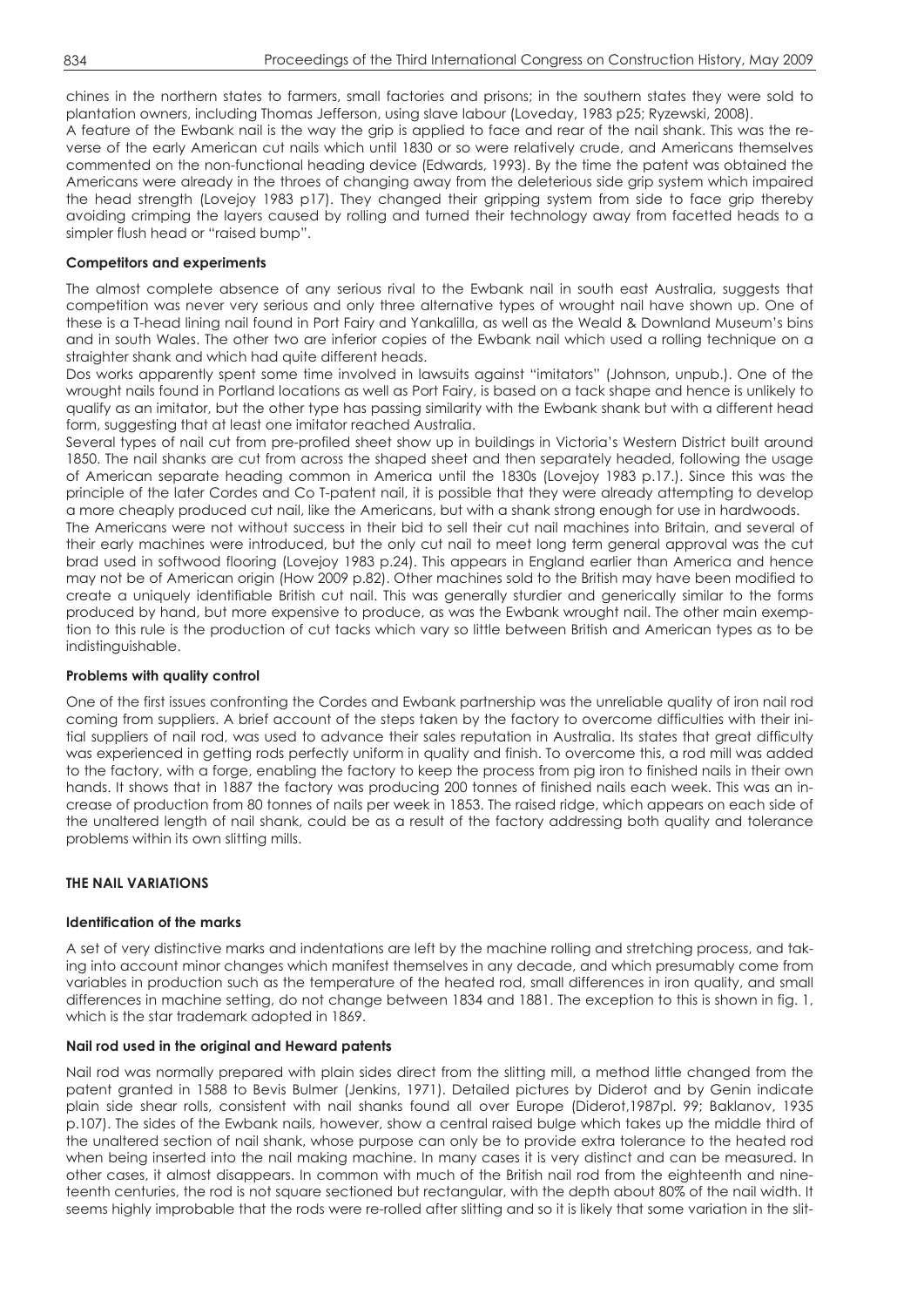ting disc edges was adopted to incorporate this distinctive feature. The ridges are gradually ironed out by pressure from the side restraining plates as the rollers proceed to the shank end of the hot nail rod.

## **Machine marks on the nail shank, 1834 – 1881**

These comprise six unique features:

- Side ridges on either side of the nail shank left by the rollers, which are thinner than the the shank to allow free movement. These occur to both top and bottom surfaces of the nail shank.
- Proportional and even tapering of the shank for the bottom three-quarters of its length.
- Opposing, slightly cuspate, but essentially flat surfaces, form the vice compression imprint. These are set at a slight convergence towards the underside of the head and finish with a small 45 degree bevel. The flat surfaces occupy around 20% of the shank length below the head, and the pressed width varies from nail to nail.
- Two non-intersecting shear cuts to the shank end with a fracture join between, creating a spade shaped end.
- One to three transverse, half round indentations across the shank towards the head end, which are the ejection finger marks. These vary in position, and are frequently very faint.
- Rounded haunches on each side under the head, which are rarely equal in size as the head is struck off centre more often than not. Nails made around 1880 are more likely to be symmetrical than the earlier versions.

These marks are shown in figure 4 below.



Figure 4: Ewbank nail features in the first two patents

## **Head features**

These comprise the trademark four pointed star, similar to a NATO star for all versions made after 1869, and on very rare occasions it is possible to identify a small pimple at the intersection of the four facets to the head in the version made prior to the trademark adoption, although this is normally obliterated. Other features are: The head was rarely struck on the nail centreline and so usually appears lop-sided, irregular edges and tiny breaks to the head perimeter show that the spread of metal under impact from the heading device was outside the normal elastic limit and into the plastic zone.

## **The "Heward" grip, 1881 patent**

A square cross-section is created to the haunch by compression of the rectangular sectioned nail rod, described as four die portions moving together to create the grip. There is an odd visual effect caused by the transition in shape of the otherwise normal shank, which appears to have a minor twist under the head. Each corner of the square has a small gusset or haunch, but these are not equal in size. On one diagonal there is a major gusset, and on the opposing diagonal a minor gusset. The length of the grip is much less than before and only occupies about 15% of the shank length. The head is often still off-centre as with the earlier versions.